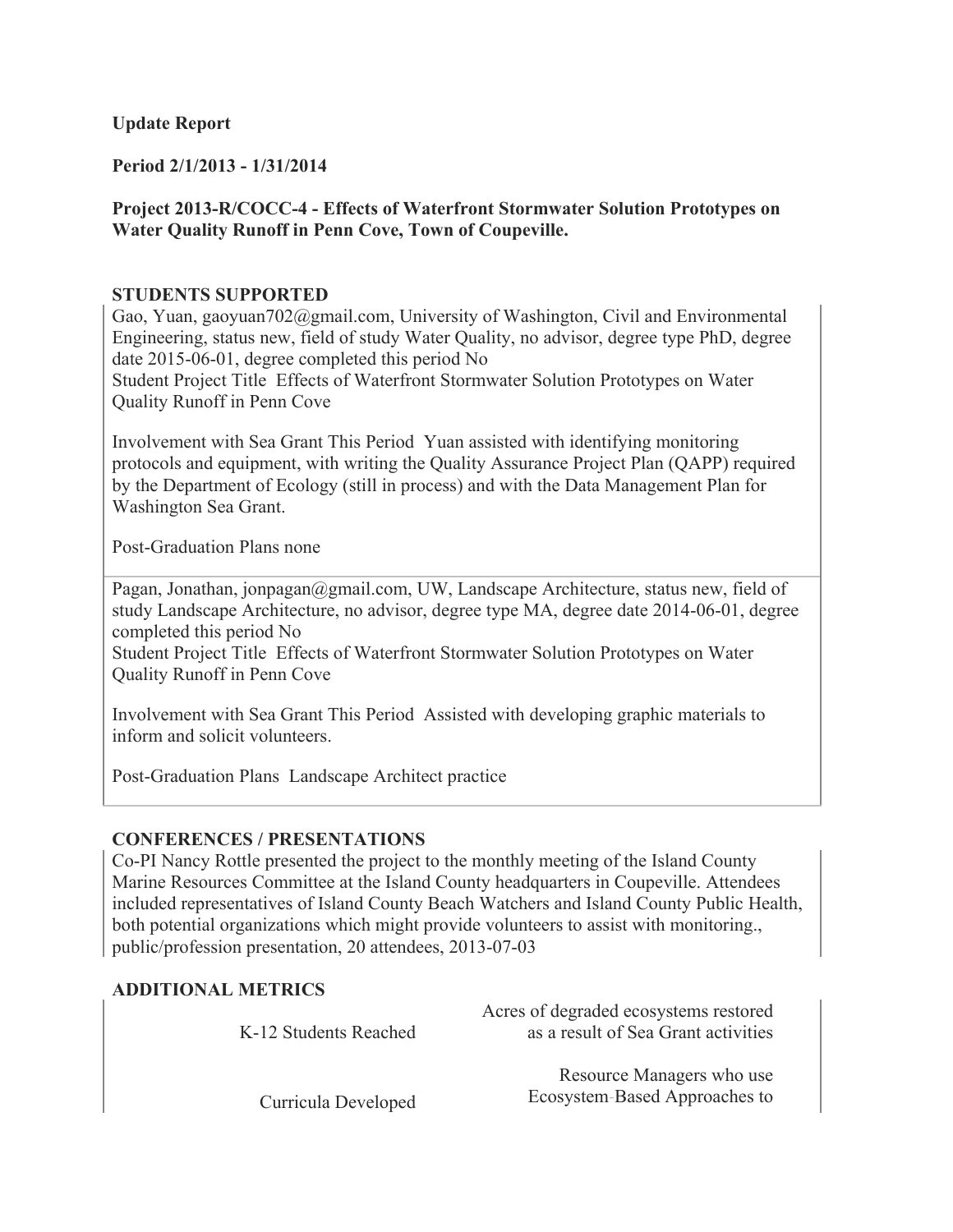Management

Volunteer Hours

HACCP - Number of people with new certifications

Cumulative Clean Marina Program certifications

## **PATENTS AND ECONOMIC BENEFITS**

No Benefits Reported This Period

# **TOOLS, TECH, AND INFORMATION SERVICES**

No Tools, Tech, or Information Services Reported This Period

## **HAZARD RESILIENCE IN COASTAL COMMUNITIES**

No Communities Reported This Period

## **ADDITIONAL MEASURES**

Safe and sustainable seafood Number of stakeholders modifying practices Number of fishers using new techniques Actual (2/1/2013 - 1/31/2014) Anticipated (2/1/2014 - 1/31/2015)

Sustainable Coastal Development Coastal Ecosystems Actual (2/1/2013 - 1/31/2014) Anticipated (2/1/2014 - 1/31/2015)

Actual (2/1/2013 - 1/31/2014) Anticipated (2/1/2014 - 1/31/2015)

Actual (2/1/2013 - 1/31/2014) Anticipated (2/1/2014 - 1/31/2015)

# **PARTNERS**

Partner Name Island County Marine Resources Committee

Partner Name Town of Coupeville, type Government, scale Local

# **IMPACTS AND ACCOMPLISHMENTS**

Title Washington Sea Grant research supports monitoring to test an innovative community solution to waterfront stormwater pollution

Type accomplishment

Description Relevance With its low flushing rates, Penn Cove in northern Puget Sound is particularly vulnerable to stormwater pollution. This small cove is also home to Washington's oldest and largest mussel farm. The bayside Town of Coupeville plans to build an underground artificial wetland within a one-acre public park to reduce contamination, habitat loss, and environmental degradation caused by stormwater runoff. If successful, this innovative approach could help other coastal communities find ways to capture the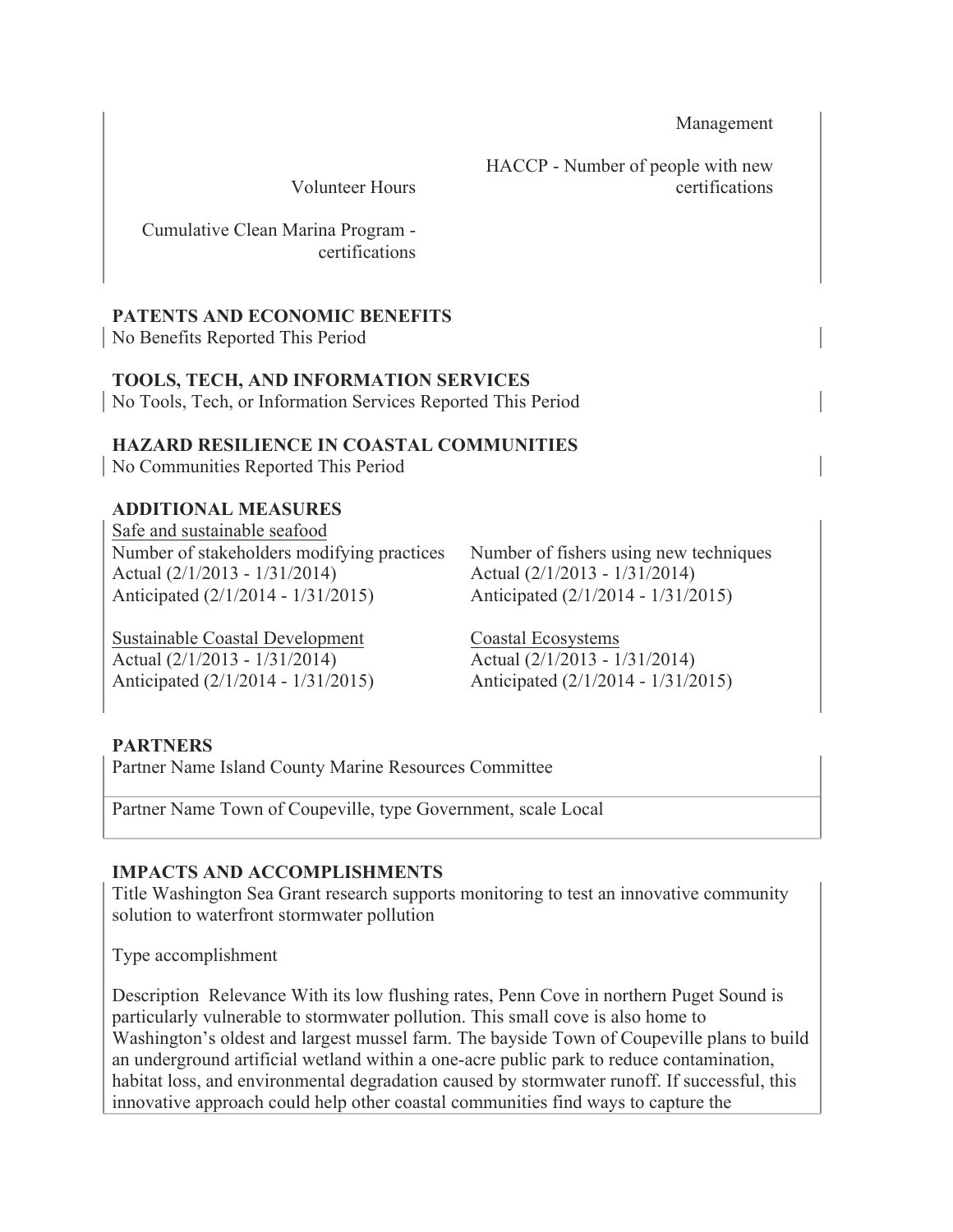economic, aesthetic, and environmental benefits of green shoreline infrastructure. Response Washington Sea Grant funding is being used to encourage design implementation, providing support for pre- and post-construction monitoring at the site. The project will train citizen and student researchers and deepen public understanding of shoreline and aquatic issues. Publications, interpretive materials, and citizen engagement will document the project and educate academics, professionals and the public about the utility and effectiveness of the approach. Results The researchers planned the monitoring equipment and protocols, integrated the equipment location requirements into the construction documents, and created graphics presenting the project to citizens and prospective volunteers. The Town of Coupeville leveraged WSG monitoring funds to obtain more than \$600,000 from the Washington Department of Ecology for detailed design and construction of the stormwater park.

Recap Washington Sea Grant funds leveraged support for design and construction of an innovative, multifunctional stormwater treatment system that may significantly reduce pollution in Penn Cove and serve as a model for other Puget Sound communities.

Comments Primary Focus Area COCC (SCD) Secondary Focus Area OCEH (HCE) State Goals Reduce toxic, nutrient and pathogen pollutants in water and the marine food web and address their relationships to and impacts on human health (HCE, Restore). Assist coastal communities and marine-dependent businesses in planning and making decisions that provide local and regional economic benefits, increase resilience and foster stewardship of social, economic and natural resources (SCD Efficiency)

Related Partners ,

#### **PUBLICATIONS**

Title Coupeville Heritage Stormwater Park Graphics

Type Educational materials Publication Year 2014 Uploaded File 20131002\_SchematicWate....w.pdf URL none

Abstract We created simple graphics to use to convey the stormwater park that is planned for construction and monitoring.

Citation not published

Copyright Restrictions + Other Notes

Journal Title none

#### **OTHER DOCUMENTS**

No Documents Reported This Period

#### **LEVERAGED FUNDS**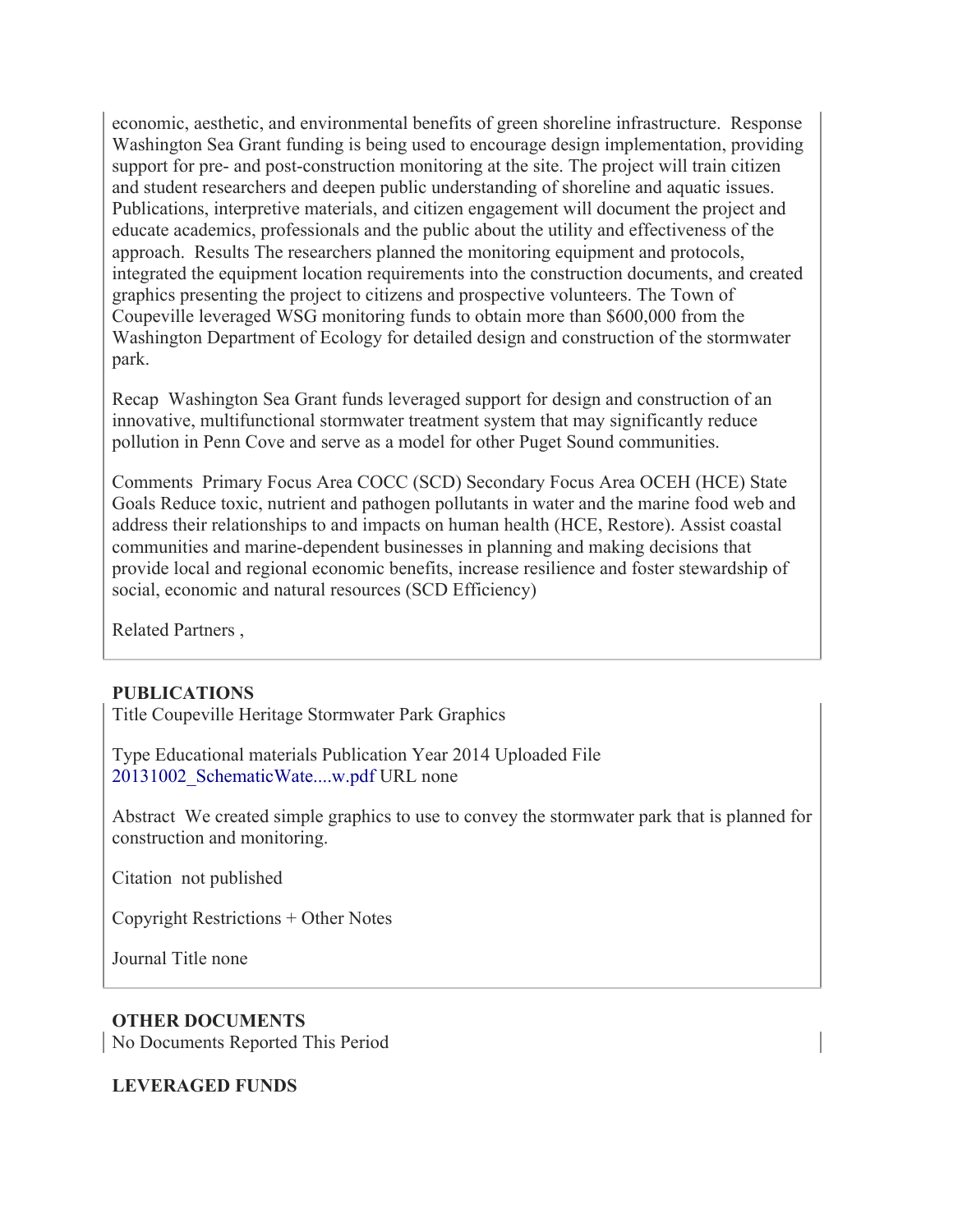Type influenced Period 2012-02-01 2015-12-31Amount \$667838

Purpose Design and construction of the Coupeville Heritage Stormwater Park.

Source Washington Department of Ecology, with matching funds from the Russell Family Foundation and in-kind services from the Town of Coupeville

## **UPDATE NARRATIVE**

Uploaded File Rottle\_1468\_update\_nar....1.pdf